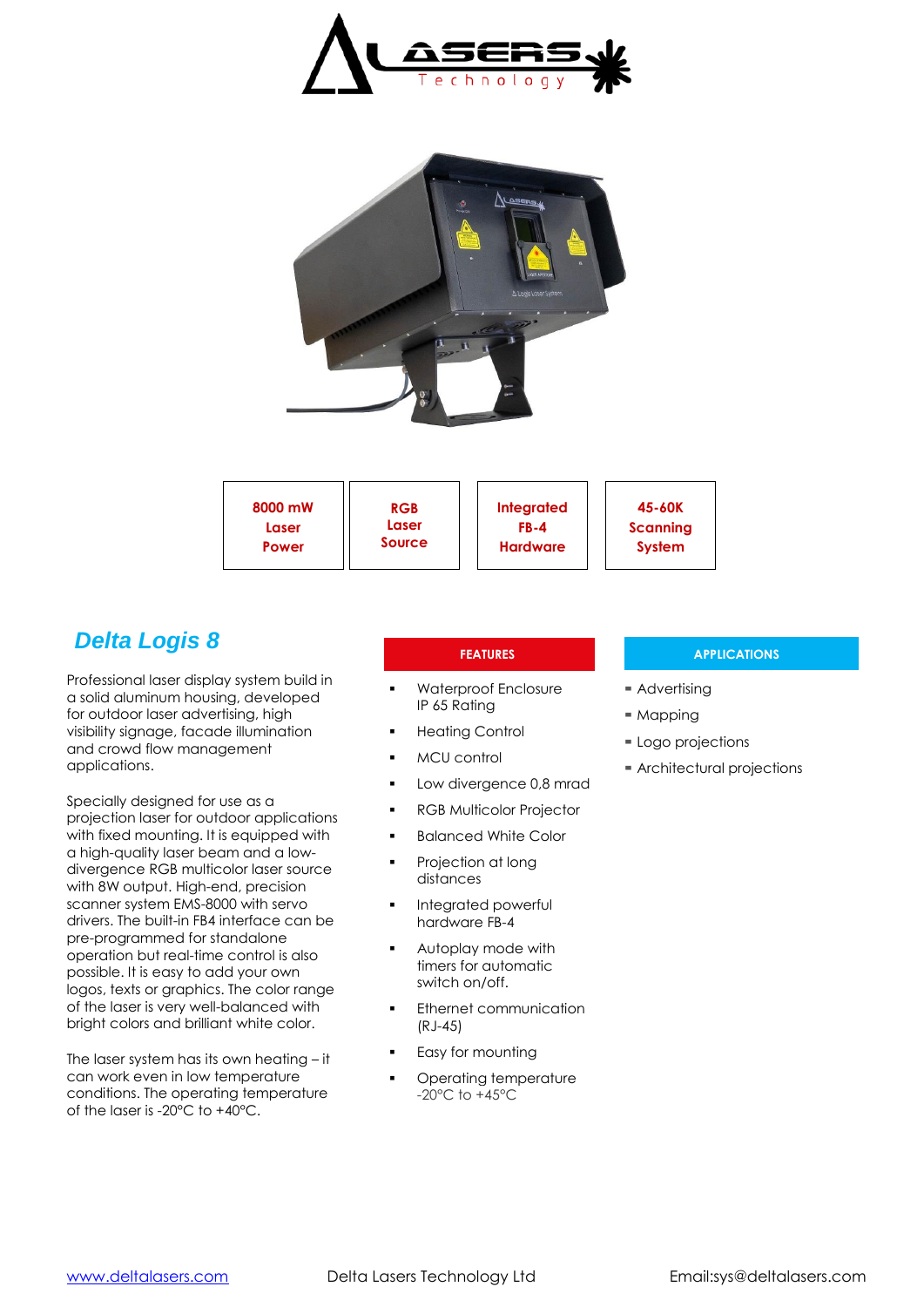

## Technical specifications

| Optical laser power (mW)    | 8000                                                       |
|-----------------------------|------------------------------------------------------------|
| Wavelength (nm)             | 638 / 525 / 445                                            |
| Laser source RGB power (mW) | R:2000mW / G:3000mW / B:3000mW                             |
| Beam divergence (mrad)      | 0.8 [full angle]                                           |
| Technology                  | Diode                                                      |
| Laser class                 | $\mathsf{IV}$                                              |
| Control signal              | Ethernet, ArtNet, Autoplay, PC or<br>Lighting Console      |
| Integrated hardware         | Pangolin FB-4                                              |
| Scanning system             | EMS-8000, 45-60 Kpps @ $8^{\circ}$                         |
| Optical scanning angle      | $54^\circ$ Max                                             |
| Safety function             | Keylock, Remote control IN (on-request)                    |
| Modulation                  | Analog (100Khz)                                            |
| <b>Protection class</b>     | <b>IP65</b>                                                |
| Accessories                 | Power cable 15m, Ethernet cable 15m,<br>Wall mount bracket |
| Operating temperature       | $-20^{\circ}$ C to $+40^{\circ}$ C                         |
| Power connectors            | Stainless steel glands                                     |
| Consumption                 | 350W/220AC                                                 |
| Power supply                | 100 ~ 240 VAC 50/60 Hz                                     |
| Weight                      | 23.5 kg                                                    |